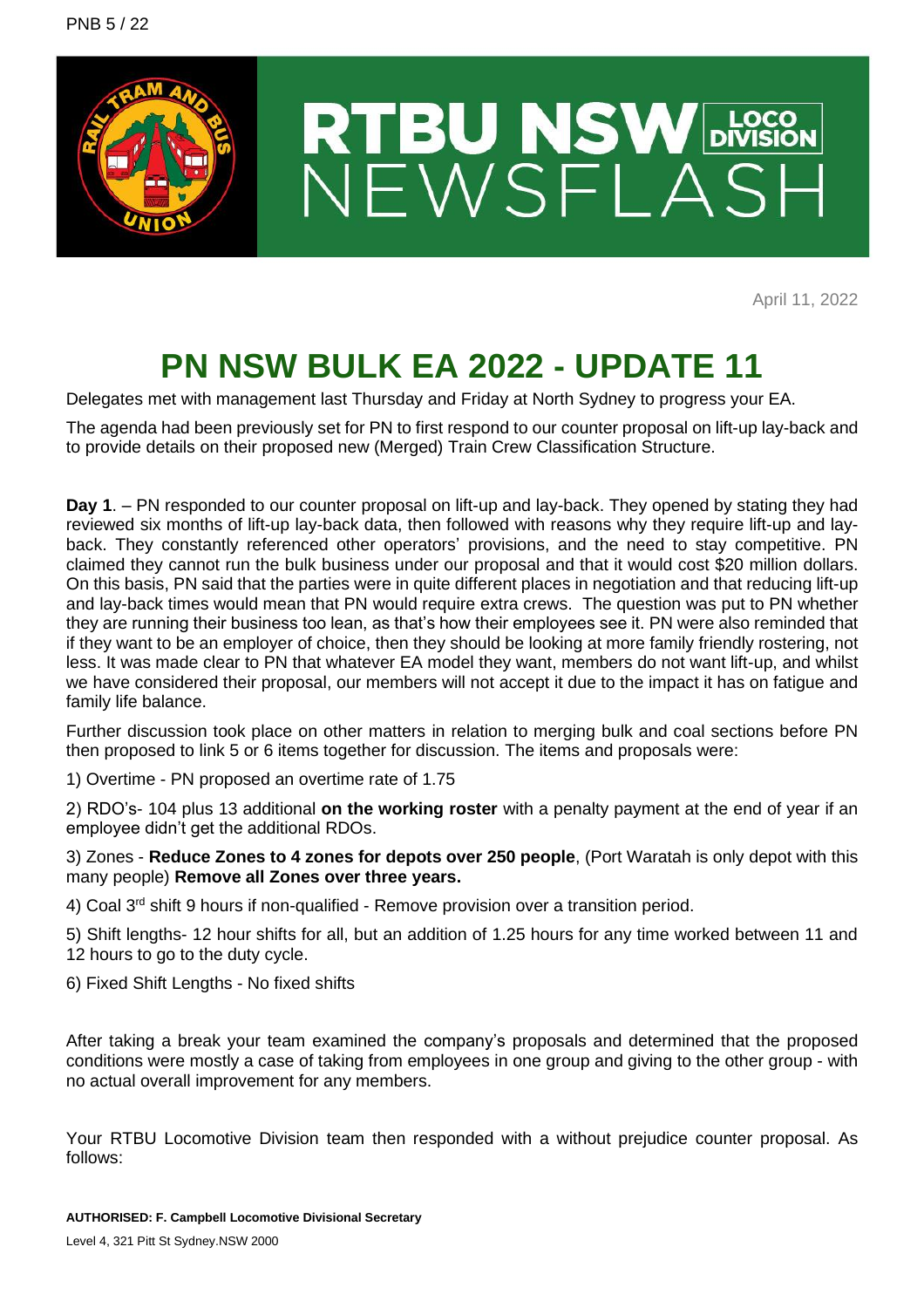

1) Overtime – A rate of 1.8 on the Total Remuneration rate.

2) RDO's – RDOs to be reflective of shift length, with employees on longer shifts to receive a greater number of RDOs per year. This is tied with our proposal for fixed shift lengths.

3) Current Coal 3<sup>rd</sup> shift 9 hours if non-qualified provision for all employees. Will consider further subject to Pacific National changing its position on qualifications and Labour Hire further in discussions.

4) Zones – Depots of 120 or more - 6 zones, Depots with more than 50 but less than 120 - 4 zones, Depots with less than 50 - 2 Zones

5) Shift length (on 12-hour issue only) – For current bulk depots that are regularly rostered on a route that requires 12 hour shifts - Route Qualified Driver with another Route Qualified Driver. These depots will be named in depot specific section of the agreement. Any new work or requirement must be taken to ERC and local WHS and RTBU delegates for consultation and agreement before implementation

6) Fixed shift lengths – No move from current position, fixed shifts will provide work life balance and roster improvements for both sides. Will review wording from our proposed clause for clarity.

## **Day 2**

Day two started with your Loco Team seeking clarification on conflicting messaging regarding the future of coal as to what was portrayed to the negotiation team and what was recently communicated by the CEO to employees in his recent video appearances. The discussion was robust, with PN claiming they never indicated that the coal business was in rapid decline but rather their plan is a 10-year transition and that their Part E "*Concept Document*" is that. A transition to a merge.

PN offered to have the COO attend a meeting to further clarify the company's position. The team agreed that he should attend, to not just talk around coal, but to hear and understand what employees' concerns are.

Discussion then returned to the proposals put by the RTBU to PN with PN stating they would be prepared to work on showing us how their extra 13 RDO proposal would work but it would only be if your negotiating team made concessions and accepted the rest of their proposal. Discussions on the matter concluded with the RTBU requesting PN do some further work on showing us how their RDO proposal would work. PN had previously indicated that they may consider cross zones, we suggested that PN should look at this with their RDO proposal. We also asked they come back to us with how they had come up with their claim on their industry standard for overtime being 1.7.

The discussion then moved to PN's proposed classification structure. PN presented a classification structure based off the Bulk agreement. While it provided TLI detail it did not deal with any of the current issues and it left some classifications such as the DOO classification Team Leader and Mentor Driver out of the structure. It provided no indication on how current roles from both Part B and or C would transition, nor did it cover Terminal Operator classifications.

While the negotiations have been productive in understanding issues of concern to both parties and what issues need to be resolved to merge the traincrew classifications, nothing has been agreed to yet. The more we meet, the more it appears to your negotiation team that PN are mostly focused on their customers and shareholders, not their employees, as they consistently respond to RTBU proposals with costings and their reasons why things can't work, then only offer up changes that are like for like. We believe that PN wants to return to their preferred option, their *"CONCEPT DOCUMENT, PART E".*

## **AUTHORISED: F. Campbell Locomotive Divisional Secretary**